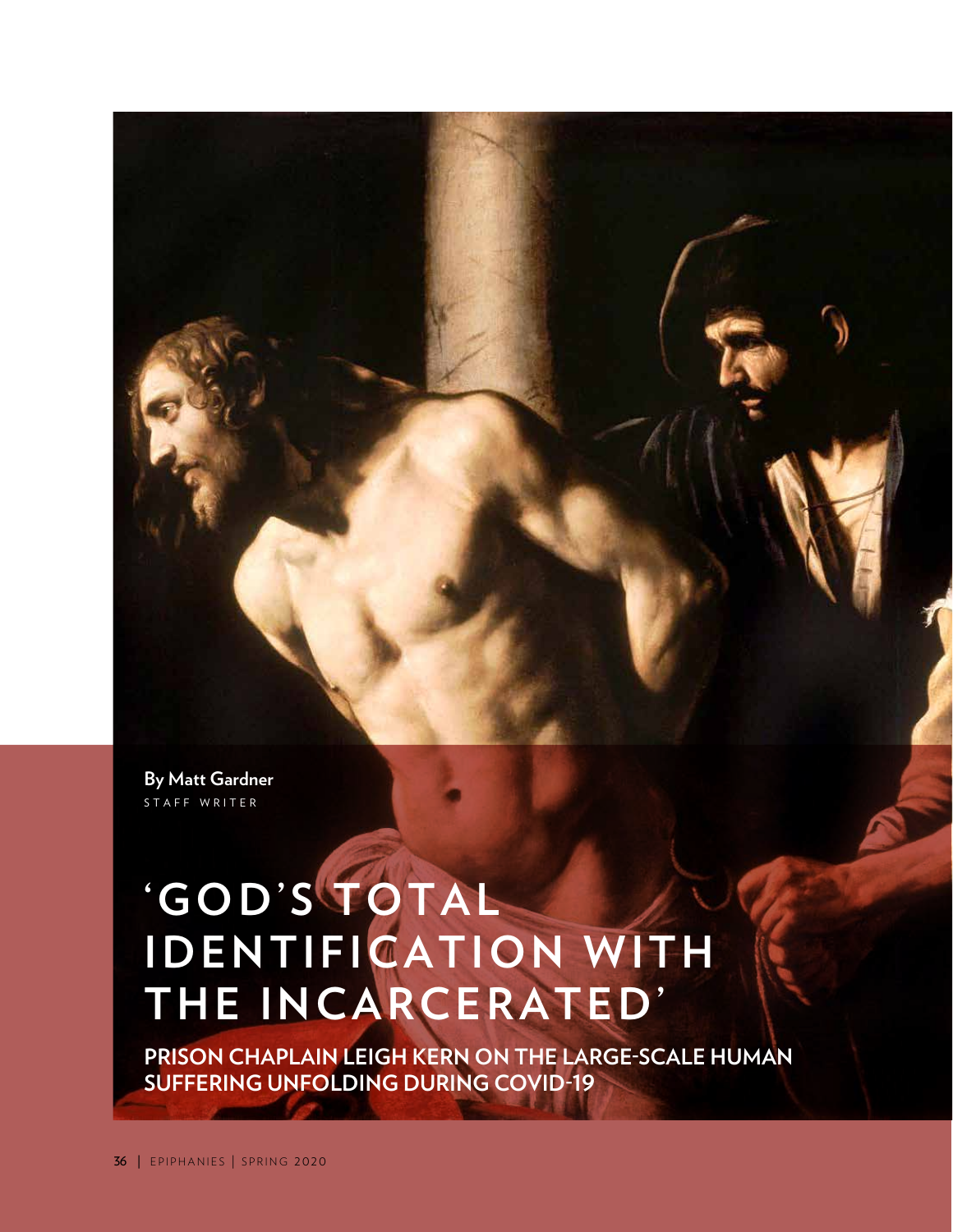

**As Christians on Good Friday considered the incarceration and execution of Jesus Christ, the** *Anglican Journal* **offered this in-depth discussion of the reality prisoners face during the COVID-19 pandemic—from the universal spectre of death to the consumption of toilet water as resources dwindle—and how you can help.**

From March 24 to April 2, detainees at the Laval Migrant Detention Centre took part in a hunger strike demanding their release, citing the threat posed to incarcerated groups by the COVID-19 pandemic. As of April 4, some detainees had been released, but 20 remained in the facility due to the requirement of individual detention hearings before release.

In Ontario, the Ministry of the Attorney General on April 9 confirmed that more than 2,300 prisoners had been released from provincial jails in an effort to stop the spread of COVID-19 through correctional institutions. As of this writing, the total population of inmates in provincial jails had decreased to 6,025.

For an Anglican perspective on the case for releasing prisoners, the *Journal* spoke with the Rev. Leigh Kern, coordinator of Indigenous ministries and reconciliation animator for the diocese of Toronto. A prison chaplain who regularly ministers to inmates, Kern has called for the depopulation of correctional facilities to prevent the spread of the virus.

The conversation has been edited for clarity.

christ at the column, caravaggio. art: musée des beaux-arts de rouen/wikipedia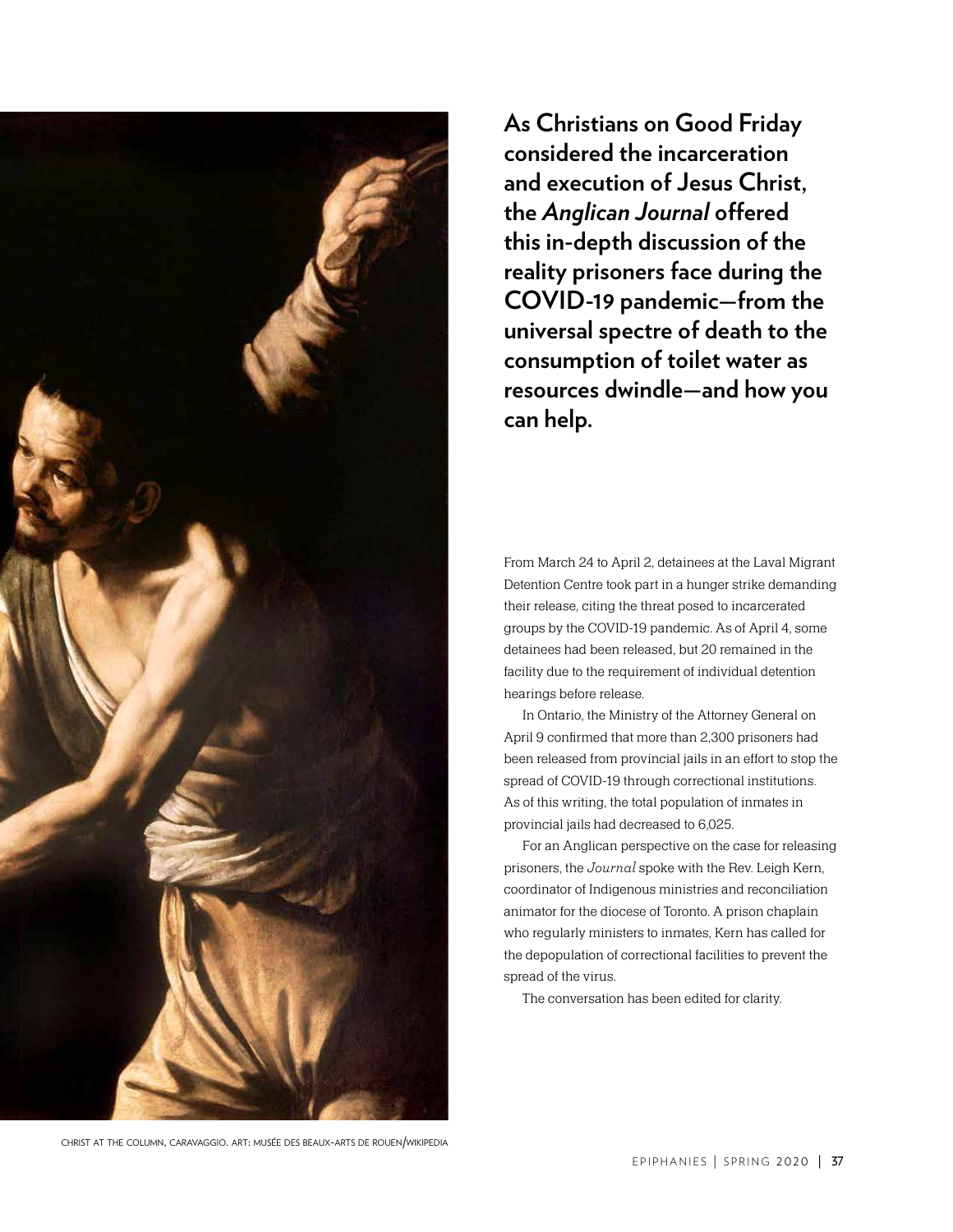

The Rev. Leigh Kern, coordinator of Indigenous ministries and reconciliation animator for the diocese of Toronto photo: michael hudson

# "

**"As Christians, I think—as a society, really —we have turned our backs on prisoners."** *— The Rev Leigh Kern* **"** 

## **What is your involvement in advocating for the rights of prisoners, particularly in relation to the COVID-19 pandemic?**

This issue of COVID-19 in prisons is exacerbating the public health crisis that we already have. I do prison chaplaincy in my job, so every week I enter institutions and support prisoners. The underlying health conditions of prisoners are already substantially lower than the general population.

Prisoners that I work with often have long histories of childhood abuse, poverty in childhood and sexual violence, growing up in group homes. Many are Sixties Scoop survivors. Many prisoners I work with are residential school survivors. They're people that have already borne the brunt of many of our social harms, and they are people that have not been prioritized in terms of adequate resources for their mental, physical, emotional well-being. They're people that have borne the brunt of systemic racism—Black communities, brown communities, migrant communities, and Indigenous communities. Working with prisoners, I already support them through underlying mental health issues and challenges, physical health problems…. We have a disproportionate level of people with…diabetes, mental health issues, even cancers.

It depends on the institution, but in many institutions, prisoners are confined to their cells all hours of the day. Many prisons don't have outdoor yards where people

are able to go outside. The prison I visit, they don't ever get to go outside and their windows are frosted. You can imagine that not seeing the sunlight, not being able to smell the grass or see a tree, these things have a very significant impact on people's physical health…. Many men I work with, they literally pace their cells all day long just to get exercise, so they are not able to move around [much outside their cells] at all.

Being confined is hard on a good day. But then facing down the news that COVID-19 is present in their institutions—COVID-19 is present in the institution that I do prison chaplaincy [in], so I haven't been able to support or see any of the prisoners that I work with. It's present in most institutions, through guards and also through the prison population, as people are still being arrested and admitted to prisons.

People feel like they're a sitting target. Many of them have had a lot of trauma in the health-care system. In some prisons, for example, you have to be strip-searched before you receive any medication. Medication and health care are provided by the institution, which is the body with power in the relationship. So people have a lot of trauma also around accessing health care, and many prisoners I work with inside have a really hard time being able to even see a doctor or a psychiatrist or a social worker…. A lot of people with ongoing conditions aren't able to even access things like medication on a good day.

Now with COVID-19 spreading through institutions,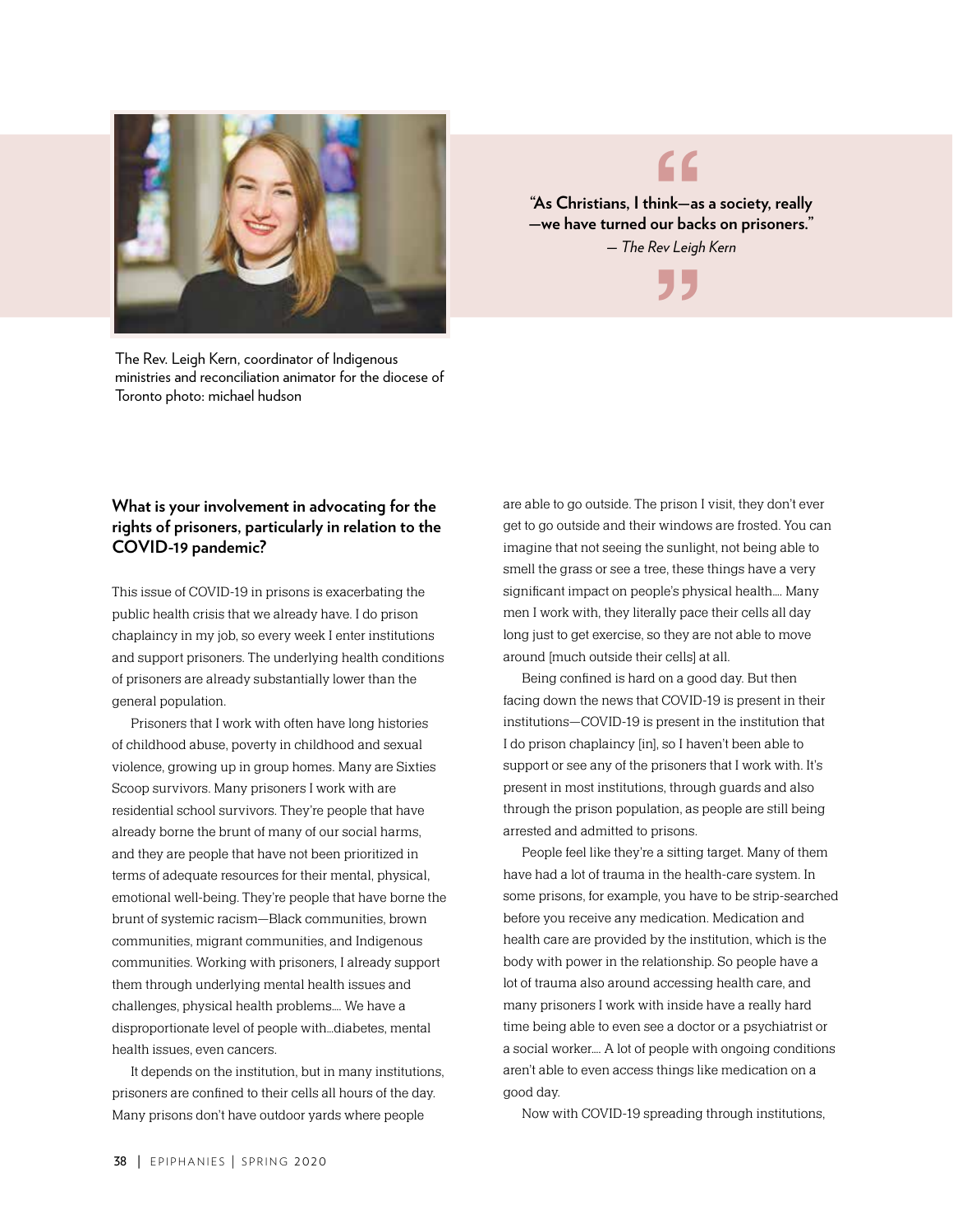

the taking of christ, caravaggio. art: national gallery of ireland/wikipedia

most institutions and some staff also feel unsafe. [When] less guards [come] in to work, then the prison isn't able to keep itself clean, prisoners aren't able to be fully supervised, and when that happens, they move to what's called lockdown.

Lockdown is what most of our prisons are at right now with COVID-19…and this really gets back to the fact that our prison system and our corrections system and our migrant detention system, our refugee support system which criminalizes migrants…these systems are not set up to maximize and safeguard the health and security of the people that are living in these institutions.

As the church, I think it really calls us to ask the question of, what are these institutions for? Because as the general public, as taxpayers, we consent to these

institutions and their practices and their policies. But the way that the prison system works, from my perspective, it's very much based around punishment.

I work with men [where] some of them have harmed people. When I first started doing this work, it was at CAMH [the Centre for Addiction and Mental Health, located in Toronto]…maybe six or seven years ago…. I worked with people who had harmed others through sexual violence.

What I learned doing that work is that hurt people hurt people. The people that are incarcerated, even those with violent charges, are themselves often victims of violence and systemic violence and systemic barriers that have made life very, very hard. They haven't been able to receive the kind of support systems such as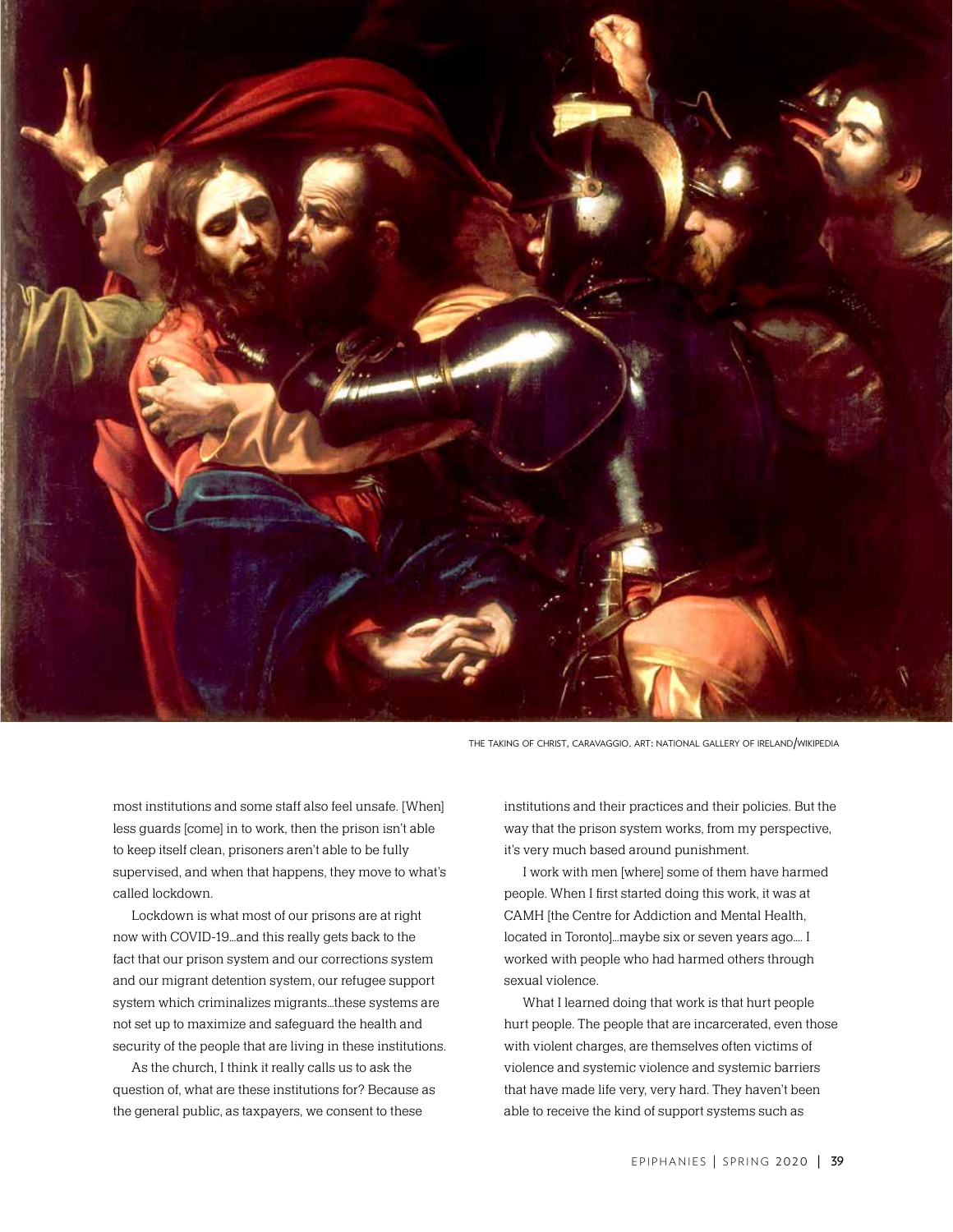mental health care that they've needed in their lives to heal from trauma and to be able to create a life of safety around themselves, which we all need to be able to thrive.

I really think our prison system's problems are being exposed through this crisis, because we see that our prisons aren't equipped to deal with a public health crisis. The conditions of lockdown are very penal, very punishing for people, and it causes massively significant, detrimental mental health impacts on prisoners.

Prisoners that I've worked with in supporting them and their release often talk to me about being diagnosed with PTSD from the impact of incarceration. I work with many people that have found the experience of being in prison extremely traumatizing, [which] causes massive strains on their family systems. Seventy-five per cent of women that are incarcerated are mothers…. All the men that I work with in prisons are Indigenous men and all of them are fathers. [When] we think of incarceration, it is not just the individual, what the prisoner is going through. It's also the impact that prisons have on families and the impact of prisons on communities as a whole.

We see Indigenous communities, black communities, migrant communities as having very disproportionate levels of their family members being incarcerated. The stress that that puts on mothers and on families is massive. Of the men that I support, many of them come to me with so much anxiety every day…. "I talked to my girlfriend on the phone yesterday and she's losing her apartment because of me being incarcerated. She's working two jobs and taking care of two of our kids, and she's not able to pay the bills anymore. So she's now losing her housing because her husband is incarcerated."

We know that there are social determinants of health. Prisoners and the families of prisoners, due to the carceral system, are put at much greater levels of vulnerability and risk. That's part of also how the system perpetuates itself, as these kids now are put at danger of vulnerability through their family systems being attacked essentially through the carceral state.

I'm really passionate about this. It's a world that is hidden to most people, and it's a world that is visible to prison chaplains. So I think we have a really important role to play of witness and working alongside these

prisoners and their families to tell their stories and how brutal it can be.

**Recent articles have reported on the spread of disease at the Rikers Island jail complex in New York, where hundreds of inmates and guards have tested positive for COVID-19. These reports describe how overcrowding and the lack of sanitary facilities allow the virus to spread easily and suggest a looming humanitarian disaster. Do you see the same kind of conditions in Canadian prisons?**

Oh yeah, absolutely…. The stats just, as of today even, are at least 41 prisoners, 56 staff members and one contractor of the Canadian carceral system have tested positive for COVID-19, based on numbers received April 7…. So we see that COVID-19 is already present in our prisons. Since that has happened, I have not been allowed to—obviously—enter the prison that I do chaplaincy at, and the prison has been mostly on lockdown.

Lockdown itself has detrimental impacts on people's health. Being on lockdown for the prisoners that I support means being confined to a cell that is about the size of a bathroom stall. Their cells are really small, and there's one other person in the cell. As we know, many of our institutions, like [in] the U.S., are overcrowded. Two people confined to a cell about the size of a bathroom, and they've got one toilet, a frosted window, no TV, no access to the phone. When you're on lockdown, you're basically deprived of any kind of stimulation beyond maybe a book that you can rent out of the prison library system.

From my perspective, and also from many international perspectives, this kind of isolation is a form of torture. They lack stimulation, they're not able to access the support of health care—chaplains, for example. I'm not able to talk to anyone. Being on lockdown is very similar to being in solitary confinement. They don't have any stimulation, you're confined to an extremely small quarter, and some prisoners even in Ottawa reported having to drink water out of their toilet because they weren't being given water during lockdown.

Different units in the prison can be experiencing different things. Some units have reported to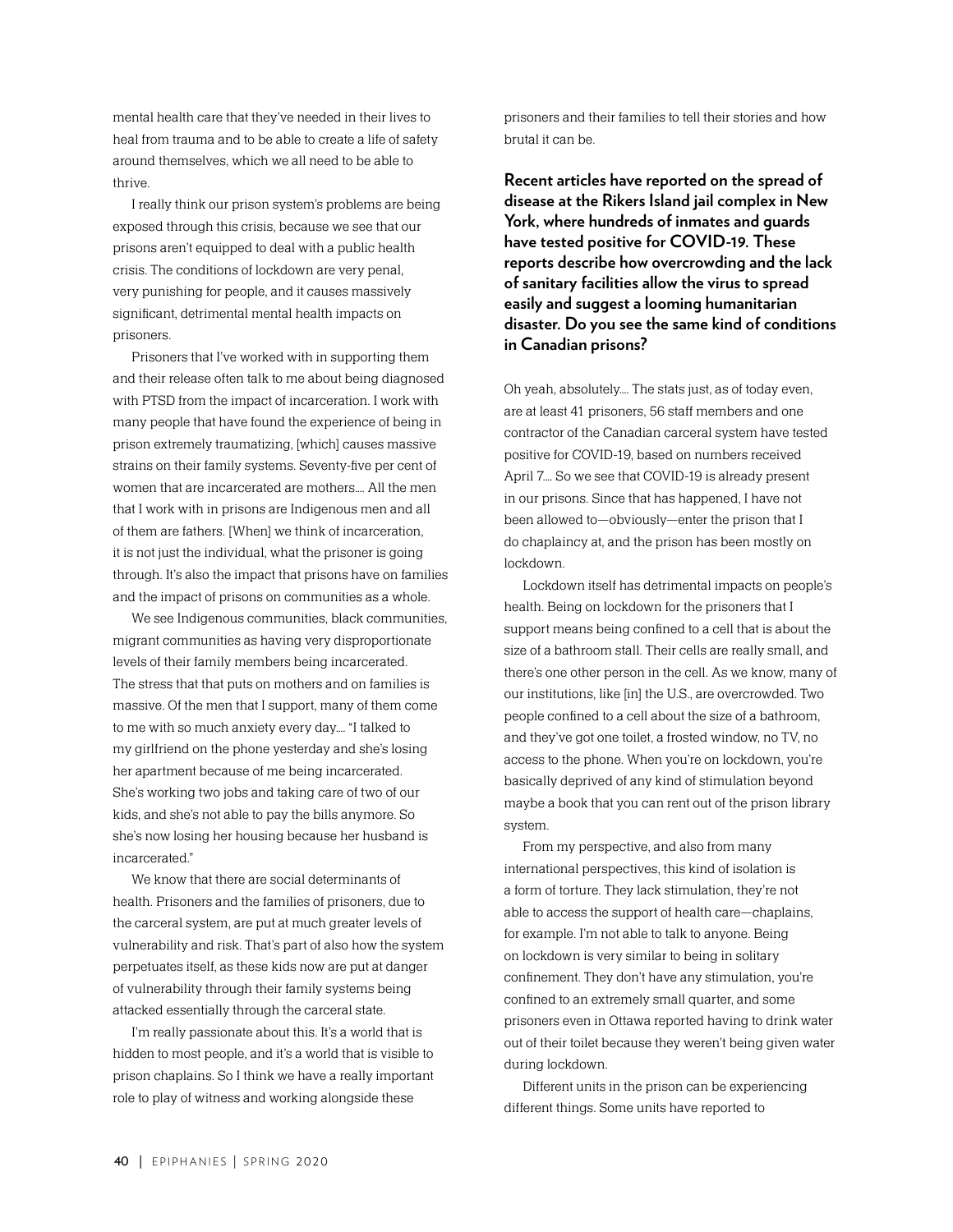

the crowning of thorns, caravaggio. art: kunsthistorisches museum/wikipedia

whistleblowers on the outside that they don't have access to food or drink or cleaning supplies as frequently as they need. Prisoners that I work with often have reported not being able to access medications, not being able to brush their teeth, to shower, to use the bathroom in privacy. When you're on lockdown, all those things are taken away, so it very much feels like a punishment for prisoners. Being on lockdown is like hell.

For many prisoners, of course, they have really important relationships in their lives, and they're not able to receive those support systems. A lot of Canadians right now are surviving having to be isolated to their homes through the Internet, through social media. But most prisoners have no access to any of those resources that the rest of us draw upon to support our emotional, spiritual, physical, intellectual, mental well-being. Prisoners are not able to draw on those same resources, and it's an extremely painful and degrading experience.

The migrants that are being detained in Laval and who have been on hunger strike [against] the conditions of their lockdown report feeling totally powerless. They hear that COVID-19 is present in the general population, it's in communities, and they have no control over who is coming in and out of their personal space. They have no access or right to tell people, "Don't touch my cutlery," or "Don't do this." The guards are the people that hold the power in these situations, and are often responsible for having to physically discipline prisoners. As statistics say, 56 staff members at Canadian corrections have tested positive for COVID-19. We know that likely then, that number is much greater.

People don't trust that the staff themselves are going to be protecting the prisoners from contracting the virus, and they have no agency or control over protecting themselves. So the migrants at the Laval detention centre went on hunger strike to protest these conditions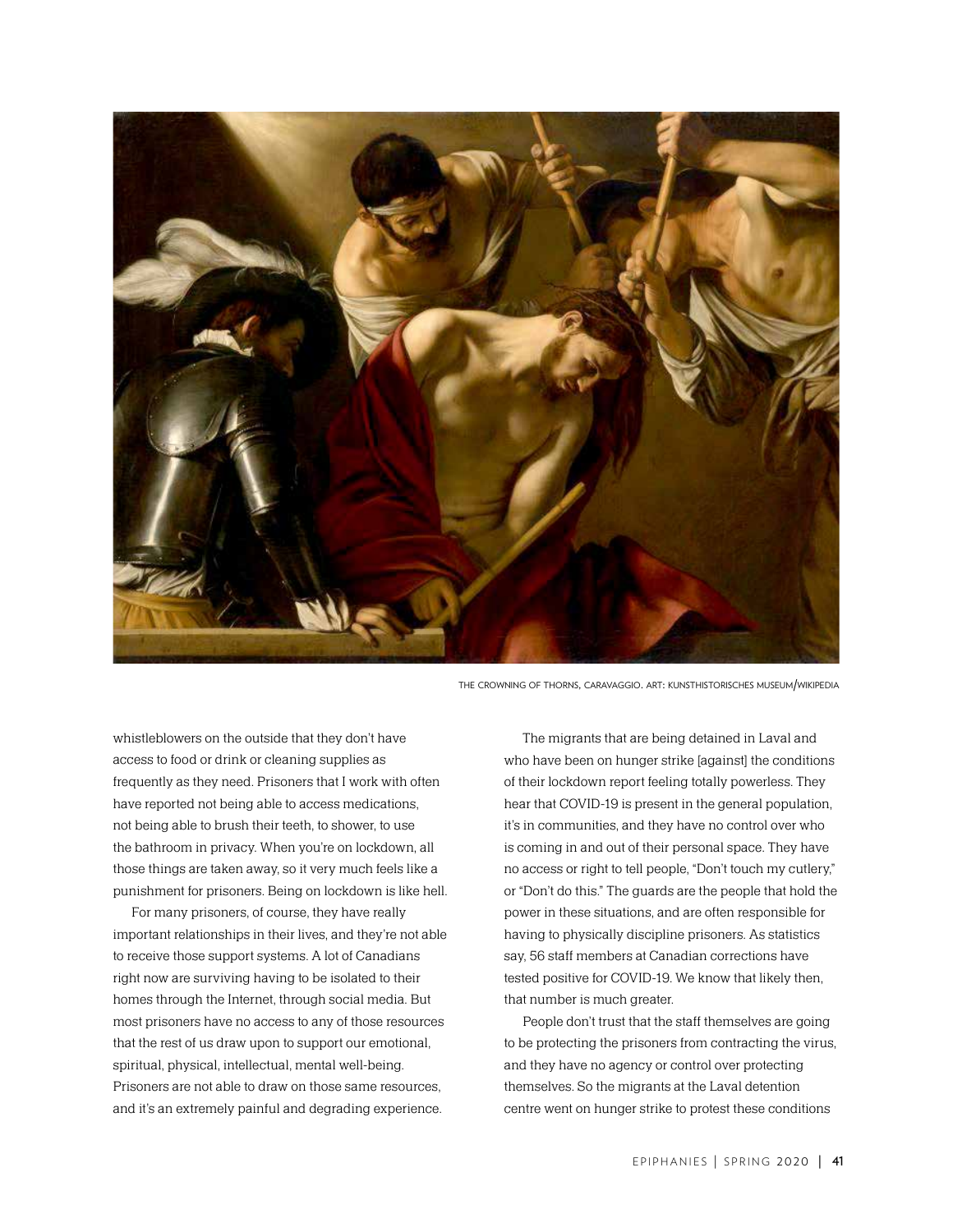# L'etition pour la libération des detenus.

claus sommes présentement délenus au contre de surver sidence de l'immigration à Louval-Etant donné la<br>situation d'urgence du à la propagation du cerena visus<br>neus estimons qui mous le sons faisons l'objet d'un haut<br>neu vicans dans un espace restreint où tous les jeurs neus<br>r pour déterminer sa ou on mon ils rétainent potentiel pour une les pour déterminer sa ou on mon ils rétainent potentiel pour eur du a chaque jeux en contacts avec le monde exterieur d'au eur non éla pour ces raisons que nous faisons relle petition pour

#### Laval detainees' letter

and say, "Our lives are not disposable." We've seen about 10% of the prison population of Canada being released right now. But what that means is that there are still 90% of prisoners that are in lockdown situations, that have almost no access to things like a private bathroom or showers or even hand sanitizer.

Our prisons are not equipped to deal with this public health crisis, and really, to me, it says something. It shows us what our prison system is like: that it's based on principles of control and punishment, very much the same logic of the Indian residential school system.

To me as an Anglican, somebody that was born into an Anglican family, I believe that we have a responsibility to study colonialism and to study the Indian residential school system, and study that same logic of taking people out of their families, removing them forcibly from their communities, and bringing

them to a detention centre far away from their family; far away from their community, their cultural life, and isolating them for the purposes of "reform"—changing their spirit, "killing the Indian to save the child," so to speak. I think that our prison system is built around the same logic of the Indian residential school system—of this paternalistic power that is going to intervene in the lives of these vulnerable people, scoop them out of their situation, and then ultimately confine them, control their movements, and then think that they're going to come out of that experience somehow a better person.

But what we see [in] prisoners I work with especially is…a revolving door. I see people that have been criminalized their whole lives for being poor and living on the streets and using drugs to cope with the experiences of trauma that they've had in their lives. I see these men being released from prison, released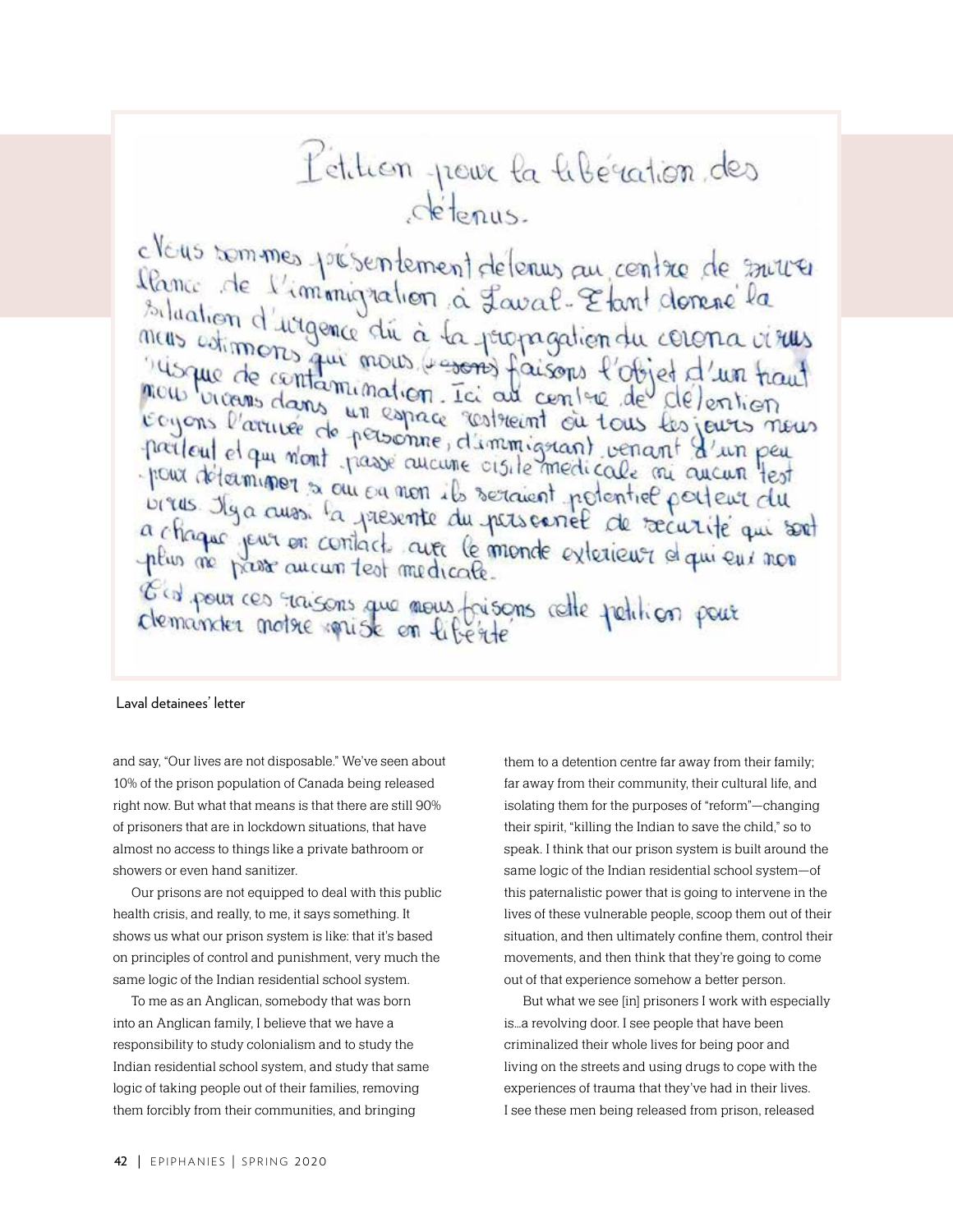

ecce homo, caravaggio. art: google art project

to the streets with no supportive housing, not enough shelter beds—and our shelter system also is not safe. We know that COVID-19 is present in our shelters and our shelters are a terrible and embarrassing situation: people sleeping on yoga mats and confined to small spaces with not enough adequate social distancing. These are not safe and healthy environments for the human body or the human spirit, and these are the kinds of conditions that many prisoners are released to. They're released to poverty and the violence of homelessness. Then we see them falling through the cracks and being criminalized and vulnerable and then they're back in prison.

As Anglicans, we worship a crucified God. We worship a God incarnate who was not accepted for who he was, who was rejected and beaten and criminalized and arrested. God's total identification with the suffering servant, with the one that is belittled and brutalized

and humiliated; God's total identification with the incarcerated and the criminalized to me shows us that we can never turn away from these communities—that God has identified with these communities and said, "What you do to them, you do to me."

Jesus didn't say that about any other communities, right? He said, "When you feed the sick, you are feeding me. When you visit the imprisoned, you are visiting me." As Christians, I think—as a society, really—we have turned our backs on prisoners. The reality is that men, women and queer people that are incarcerated are living in inhumane and brutalizing conditions—conditions that are not adequate for their mental, spiritual, emotional or physical well-being. With COVID-19, many prisoners feel like they are awaiting a death sentence; that they are extremely vulnerable and their families are living with so much anxiety that their husbands, their partners, their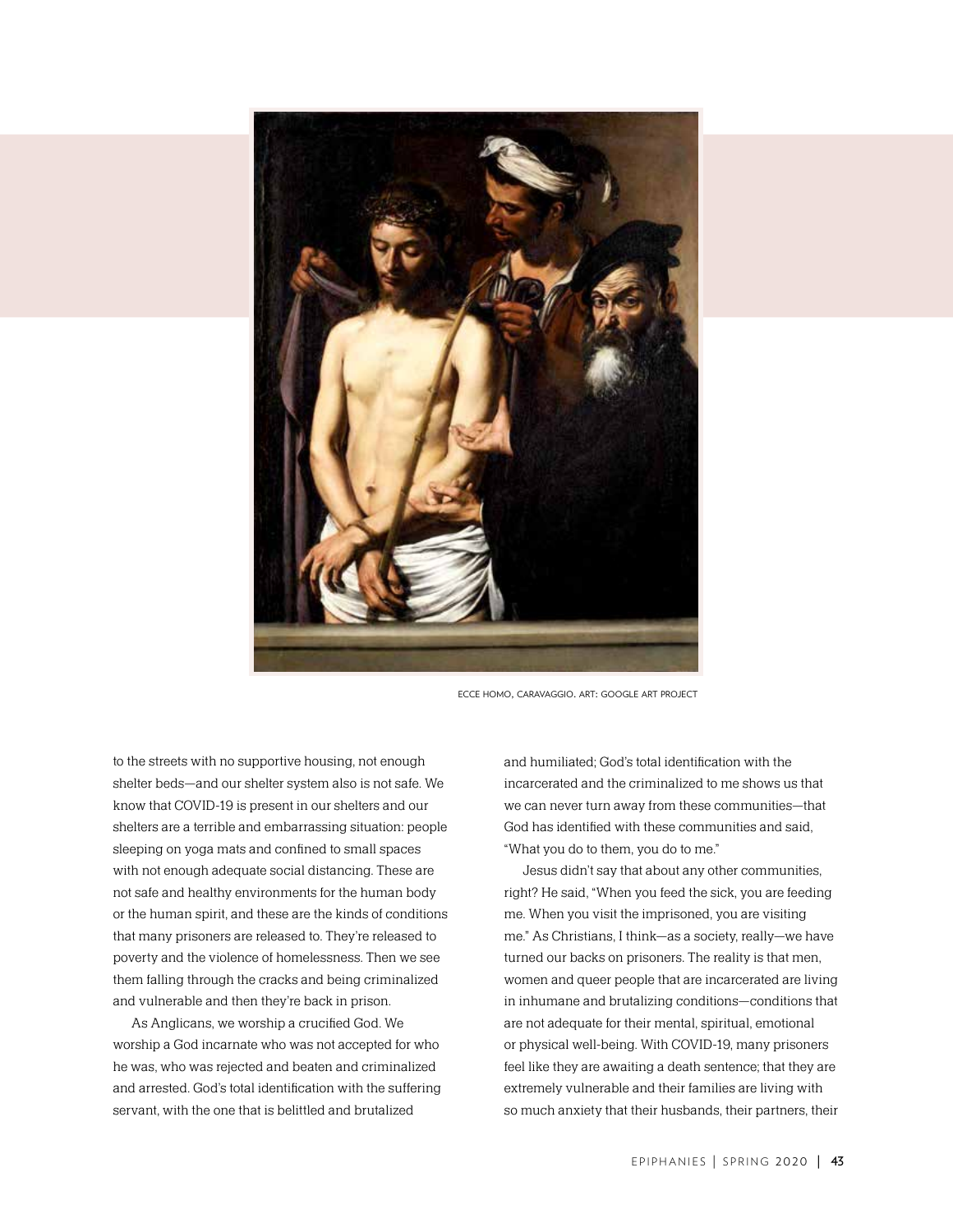

the flagellation of christ, caravaggio. art: museo di capodimonte/wikipedia

best friends, their business partners are not going to be alive in the coming months.

The experience of the fear that they are all going through is something that weighs on my heart every single day. But prisoners don't have access to their social networks whatsoever, and the fact that that is acceptable to Canadians is so painful for me to think about. Bell Canada has a private contract with Corrections Canada, so they control the phone lines. The range [a common area cell] for example that I go to, there are about 20 or 30 prisoners at any given time on this one range, and there are only two, maybe three phones, so people have to take turns on the phones, etc. It can be quite political. There's definitely a sense of scarcity. There's not enough health resources, there's not enough phones, there's not enough staff, there's not enough mental health nurses. There really is a very extreme sense of scarcity for

prisoners, not even including the factors of lockdown.

Even on a good day, a prisoner can only use a pay phone, they have to call collect and it can only be to a landline. That obviously of course causes so much struggle in communities, as many people don't have a landline, especially people living in poverty. They might not keep the same address for long enough in order to be able to hold a landline. Many people just have cellphones, so aren't even able to be in touch. Prisoners aren't able to call their children and hear their voices. When you're living in total isolation, like in lockdown, that is just so detrimental, and if you're on lockdown, you can't even make any calls.

That's also one of the demands that prisoners' human rights organizations are making right now, is for the depopulation of prisons: the release of prisoners to their families, their communities, to do community-based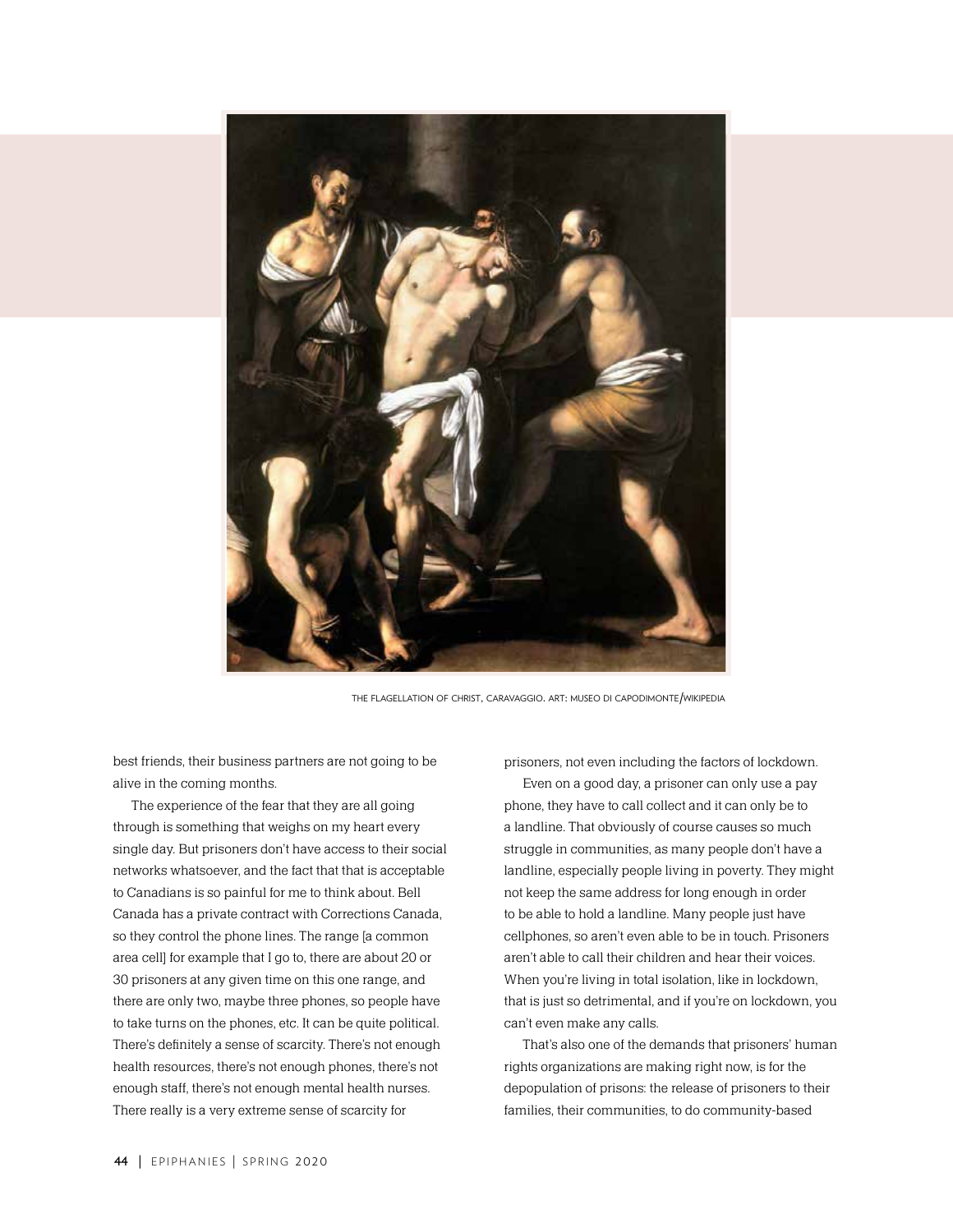**I think that the church should be calling for treating prisoners with basic human rights and dignity, which is not currently happening.**  *— The Rev Leigh Kern*

"

**"** 

sentencing, which would be a push in the right direction as a society to think more about decarceration. Instead of investing hundreds of thousands of dollars of resources every year into jailing people and imprisoning them, we could put those resources into building cultures of community well-being that help people heal from the social factors that put them at risk for being criminalized.

**A press release by the community organization [Strength in SISterhood](https://www.facebook.com/StrengthInSIS/photos/pcb.103993277936402/104365671232496/?type=3&theater), comprised of former female inmates, calls for the release of all women prisoners from the Canadian correctional system, saying that women in prison pose little risk to public safety. "At the very least," it calls on Correctional Services Canada to release all women over 50, all women with underlying health conditions, and all women who are near or past their parole dates.**

### **Do you think such a demand should be made for male or other prisoners? What should the church be calling for?**

I think that the church should be calling for treating prisoners with basic human rights and dignity, which is not currently happening. I think that people talk and put a lot of emphasis on this idea of public safety, and to me, that is problematic because it obscures this issue of, *what is violence?*

Violence is not just one person with a gun. Violence is also the fact that Indigenous, Black and migrant communities are often put in such vulnerable situations where they don't even have access to basic things like housing. It's not just a question of who's safe and who's not, but what does social safety actually mean to

all of us? Does it mean that people are punished and confined to tiny cells and they have to drink water out of toilet bowls? Or does it mean that we are investing our resources in building more halfway houses and putting [forward] more financial resources, so that people exiting prison aren't going to the street and facing a reality where they have little to no options?

Many of the people that I work with, they are not incarcerated because they committed violent [crimes] or sexual assault. Many of them are incarcerated for poverty-related crimes, including things like doing drugs. When we think about who is in our prisons, we do see an overrepresentation of people from marginalized and oppressed communities. Who is in our prisons does not reflect the crimes that are committed socially. Over 70% of prisoners have not been convicted of any crime, but they cannot afford bail. So it's much more disproportionately people who are poor that are in prison than people who have done the worst things to harm society. For me, as a prison chaplain, that's a very painful thing to see.

In the neighbourhood I live in, someone was convicted of sexually harming a minor. But that person was able to pay bail, and so has never been to jail as he awaits trial, and he lives in my neighbourhood. I have to go into jail and visit the prisoners whose wives are now facing eviction from their apartment because their partners are incarcerated and so they're not able to make ends meet or to have childcare. Maybe they've lost their job. These massive pressures [are] being put on poor families, and their partners haven't been convicted of a crime. The crime maybe was a small charge of selling drugs or something like that to survive. And yet this person is in jail for two years, while the guy in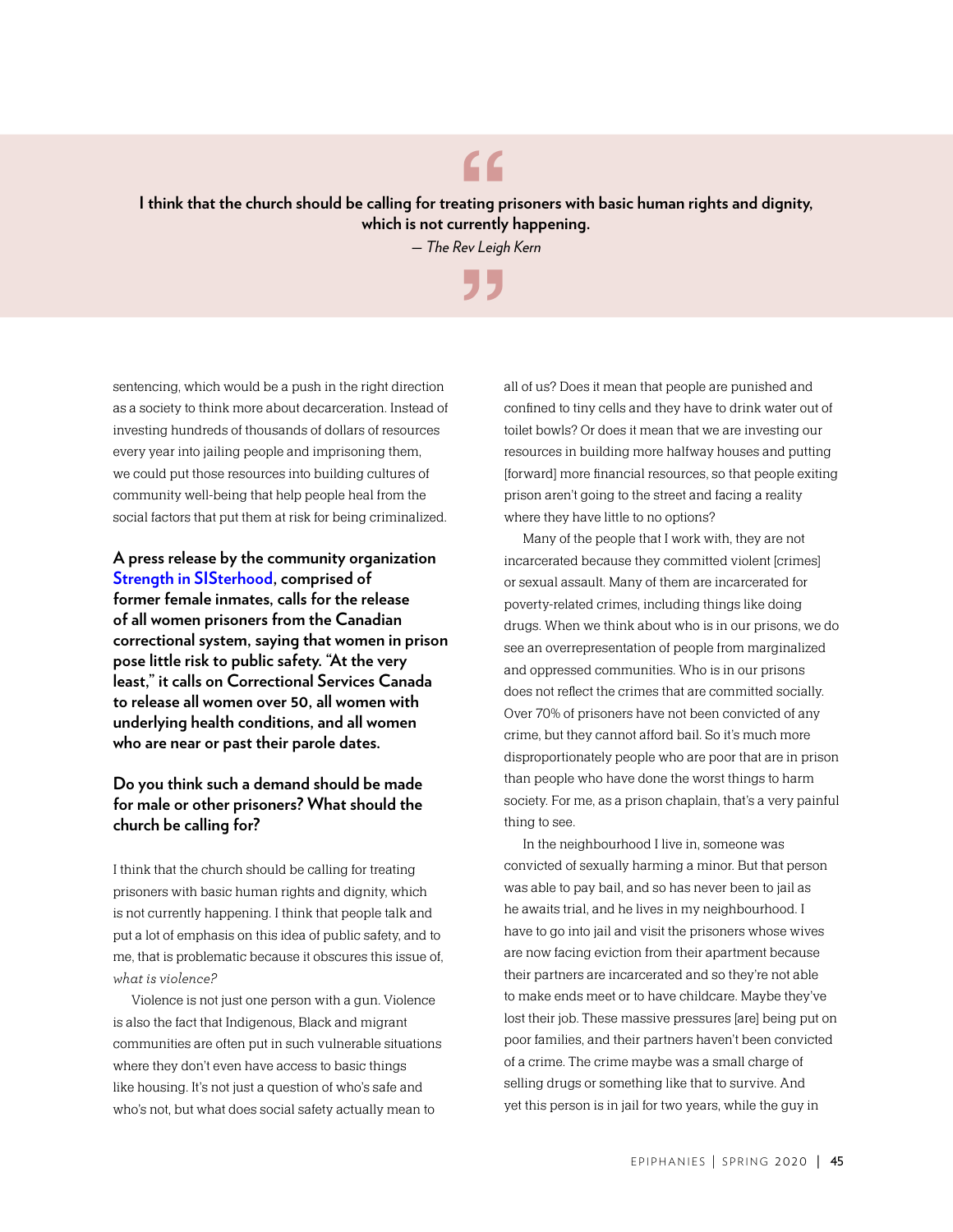

the denial of saint peter, caravaggio. art: metropolitan museum of art/wikipedia

my neighbourhood who sexually assaulted a child is awaiting trial. He's innocent until proven guilty, right? But our system punishes poor people and it puts them at a greater disadvantage.

So when we talk about public safety and we think about our prison situation, most people in jail have not been convicted of any crime. When we think about depopulating our prisons, I think we should, instead of focusing on this fear that prisoners are dangerous, think that prisoners are people who are part of our community. They are not separate from us. They're not other. They're not demonized. But our God himself identified with them and he also was incarcerated.

Fear of incarcerated people—thinking that they're bad or dirty or that poor people or homeless people are inevitably going to get the virus and are going to get sick, are going to die, they're just going to be casualties of this COVID-19 crisis—that kind of indifference is borne out of our prejudice against poor people. We see their lives essentially as disposable, because we know that keeping these people confined to these overcrowded and often unsanitary conditions where they don't even

have support for basic social, emotional, physical needs—keeping them confined to these conditions during a public health crisis is only possible because we already think of them as less deserving of the things that the rest of us have access to.

To me, that's what the message of Jesus totally turns on its head. The message of Jesus turns everything on its head. It says, instead of prioritizing your own personal wealth, your comfort, your well-being, your security over the needs of somebody who is poor, who is disadvantaged, who is historically oppressed—instead of prioritizing our own comfort and sense of security, we are called to serve. We are called to see God in those whom our society has totally cast off as disposable. We're called to go to those places to listen, to witness, to lift up the hunger strike and the letters of the Laval prisoners or these women [Strength in SISterhood] who are in solidarity with their sisters who are incarcerated. But it's our job to listen to those voices and lift them up, because they matter.

They matter so much to the heart of God. Holy Week is about following the footsteps of someone who was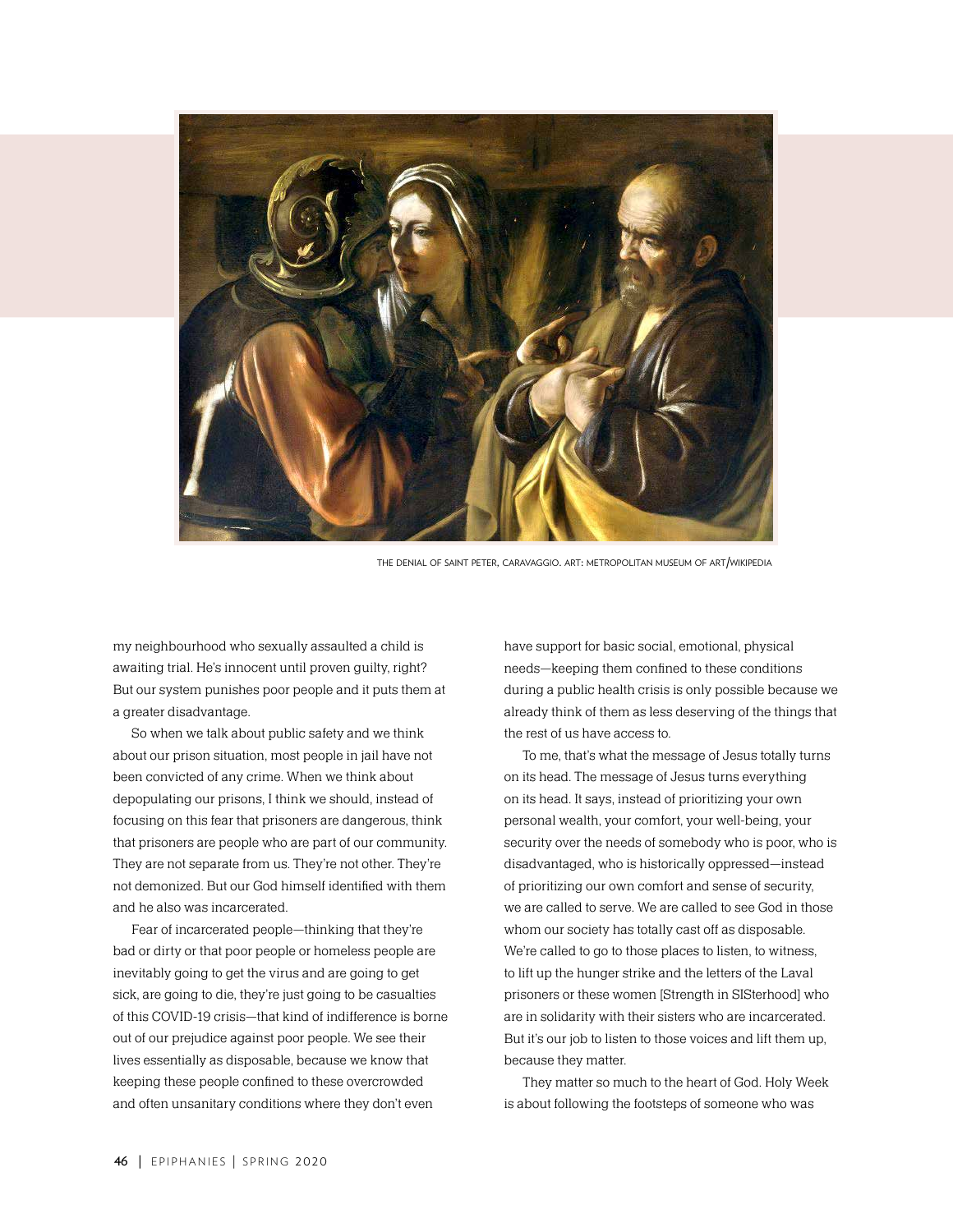**"From my perspective, the church's role is to listen to the voices of prisoners and their families, to listen to their concerns and to support them in lifting those voices up."** *— The Rev Leigh Kern*

**"** 

"

brutalized and penalized and demonized by the state following that person through his public execution, and then ultimately to his resurrection where he turns all the powers and principalities of the world on their head, including our idea of the laws of nature and what is even physically possible.

A lot of people have positive energy around addressing the COVID-19 crisis in saying, *this is a time of great loss, of great grief, of great suffering*—*and it's also a time where we see the opportunity for transformation*. I see this with our prison population.

We already know that prisons are tools of punishment, that people don't come out of them rehabilitated; that people don't come out of them transformed into a better person, but that prisons break the connections and circles of community that help people be well. They do this through isolating them, through taking people far away from their homes, and through confining them to very difficult conditions that would be hard for anyone to come out of not traumatized.

### **What specifically should the Anglican Church of Canada be calling for?**

Specifically, I think that what we should call for is a comprehensive plan that involves families, involves community stakeholders, involves organizations, but is a comprehensive plan on how crises are addressed in prisons.

I think that what we are seeing is that depopulation is the best condition [for minimizing spread of the virus] because COVID-19 is already present in our prisons. Just as we have introduced comprehensive plans for supporting people that have lost their jobs, we need

to see adequate resources going into the provisions of building adequate and safe supports for people exiting prison—because even right now, people get out of prison and most of them are released to the streets. Many of them are released to a life of poverty where they have no other option but to engage in things that are deemed illegal to then support their survival.

If the government was able to invest more in community stakeholders, in creating supportive housing and more shelters that are more dignified, that have more privacy, more autonomy for people, then we would see people being able to be released from prison with the adequate supports that they need. But instead, what is happening is that people are saying, "Oh, we don't have those supports to release prisoners to. We don't want to just release people to the street. So we're going to keep them incarcerated." But the reality is that when people get sick in prison, their recovery rates are much lower than if they were in the general population or if they were in a hospital.

When you're sick, you end up being forced into solitary confinement, and that is not a good condition for people to be able to recover. There are many reports out there of people who are sick in solitary confinement. They don't do well. They don't recover as well, and of course there's just a massive risk for infecting others that are on the same range, as people aren't able to socially isolate in prison. It's not possible. It's not safe for the prisoners or the guards when we're looking at something as severe as this COVID-19 crisis.

From my perspective, the church's role is to listen to the voices of prisoners and their families, to listen to their concerns and to support them in lifting those voices up. Ever since this crisis began, I've been engaged with